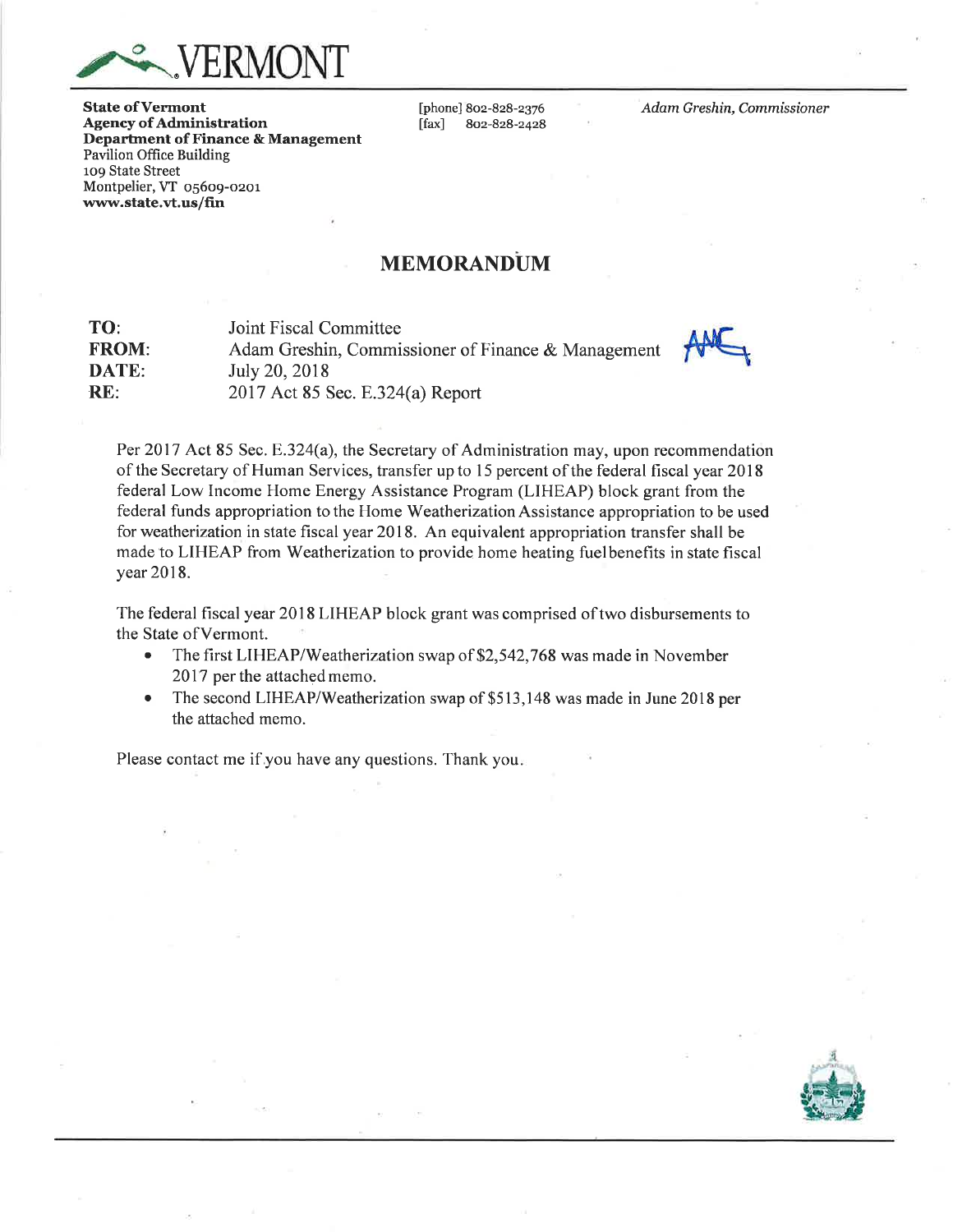

Department for Children and Families **Economic Services Division** HC 1 South 280 State Drive Waterbury, VT 05671-1020

Agency of Human Services [phone] 802-241-2800 [fax] 802-241-2235 www.def.state.vt.us

## **MEMORANDUM**

 $To:$ Susanne Young, Secretary, Agency of Administration From: Al Gobeille, Secretary, Agency of Human Services, via Ken Schatz, Commissioner, Department for Children and Families Date: October 30, 2017 Subject: Request for Approval of LIHEAP and Weatherization Funds Transfer

## Dear Secretary Young,

Please accept this memo as our request for approval to authorize the equal transfer of \$2,542,768 federal funds (Low Income Home Energy Assistance Program) in the LIHEAP appropriation and \$2,542,768 of special funds (Home Weatherization Assistance Fund 21235) in the Weatherization appropriation for SFY 2018. This is the initial award for FFY18.

Unites States Code 42 § 8623 Section 2605(k)(1) authorizes the state use not more than 15% LIHEAP award for weatherization activities for eligible recipients. The initial award for FFY18 is \$16,951,787.

Section E.324 (a) of Act 85 (Vermont "Big Bill") authorizes the Commissioner of Finance and Management to transfer up to 15% from the Home Weatherization Assistance Fund to LIHEAP.

This transfer enables the LIHEAP program to serve the population above the federal eligibility levels (151-185% FPL for seasonal fuel and 151-200% FPL for crisis fuel) with state funding. The Weatherization program administers over \$4M in weatherization grants with nearly \$3M of that funding serving LIHEAP eligible clients.

Please feel free to contact me if you have any questions or concerns about the above request. Thank you.

**APPROVALS** 

ecretary, Agency of Administration Susanne

Date



 $28.1101$ 

RECEIVED NOV 27 2017